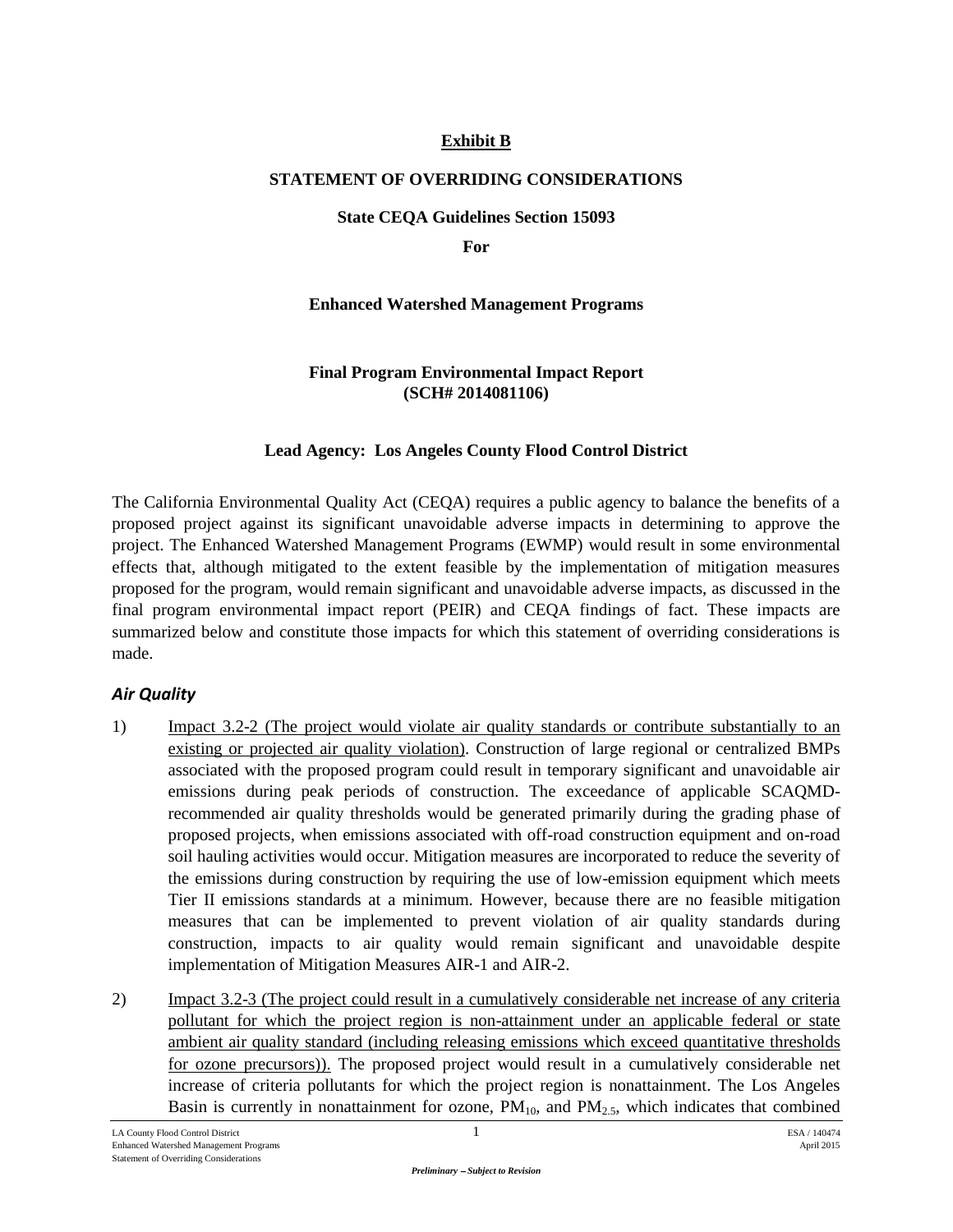with other reasonably foreseeable future projects in the Basin, the proposed program could violate an air quality standard. Even with implementation of mitigation measures, the resulting aggregate daily emissions may not be reduced to levels below the SCAQMD thresholds should multiple structural BMP projects be constructed concurrently throughout the Basin. As pollutants for which the Basin is in nonattainment (i.e., ozone,  $PM_{10}$ , and  $PM_{2.5}$ ) could exceed SCAQMD's respective thresholds for construction, these pollutant emissions would be cumulatively considerable, and impacts would be significant and unavoidable despite implementation of Mitigation Measures AIR-1 and AIR-2. Operational emissions for the program would not exceed air quality standards therefore would not be cumulatively considerable; cumulative air quality impacts would be less than significant after implementation of structural BMPs.

# *Cultural Resources*

- 3) Impact 3.4-1 (The project would cause a substantial adverse change in the significance of an historical resource as defined in §15064.5.). The proposed project would result in significant and unavoidable impacts to historical resources in the project area. Historical resources can include not only buildings and structures, but also any object, site area, place, record, or manuscript which a lead agency determines to be historically significant, or which is listed in or determined eligible for listing in the CRHR. Known archaeological resources, as well as unknown and unrecorded archaeological resources that may be unearthed during construction activities associated with implementation of structural BMPs, could be impacted by individual projects. As program implementation actions move forward, individual projects would undergo additional CEQA review prior to construction to assess impacts to specific cultural resources not addressed in this program-level EIR. Mitigation measures will be implemented to lessen impacts to historical resources through historic built environment surveys, cultural resources inventories, archaeological monitoring, and assessment of findings if applicable during ground-disturbing operations. However, because the degree of impact and the applicability, feasibility, and success of these measures cannot be accurately predicted for each specific project at this time, the program level impact related to archaeological and cultural resources that qualify as historical resources is considered significant and unavoidable. With implementation of Mitigation Measures CUL-1 through CUL-4, impacts would remain significant and unavoidable.
- 4) Cumulative Impact, Cultural Resources (The project would result in cumulative impacts to cultural resources). Development of the proposed project together with simultaneous development of nearby, reasonably foreseeable planned projects in the area would result in significant cumulative cultural resources impacts. The program could cause impacts on cultural and paleontological resources during the construction period or as a result of operation and maintenance or closure and decommissioning activities. Cumulative impacts to cultural resources in the cultural resources geographic scope of analysis could occur if other existing or proposed projects, in conjunction with the proposed program, had or would have impacts on cultural resources that, when considered together, would be significant. While implementation of mitigation measures would reduce impacts to historical resources, the proposed program may ultimately result in a substantial adverse change to historical resources through development activities for which no possible mitigation may be available to maintain historic integrity of an affected resource or its surroundings. Therefore, despite implementation of Mitigation Measures CUL-1 through CUL-7, the program would have cumulatively significant and unavoidable environmental impact to historical resources.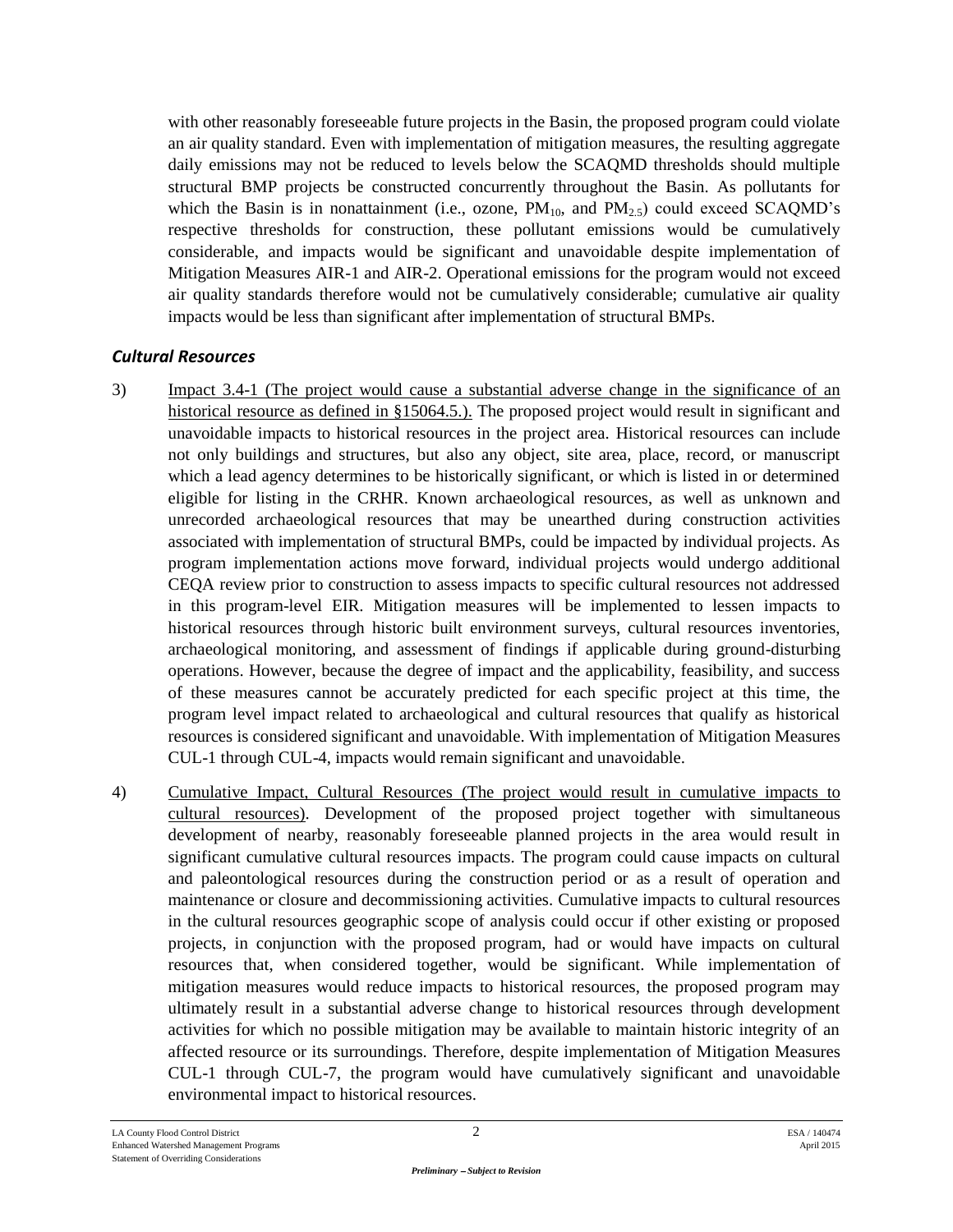#### *Noise*

- 5) Impact 3.10-1 (The proposed project would result in exposure of persons to, or generation of, noise levels in excess of standards established in the local general plan or noise ordinance, or applicable standards of other agencies). During construction of the proposed program, noise levels would be increased temporarily and intermittently to levels substantially greater than existing ambient noise levels in the area. Mitigation measures would help reduce construction noise impacts, requiring construction activities to be conducted in accordance with the applicable local noise regulations and standards, the implementation of noise reduction devices and techniques during construction activities, and advance notification to the surrounding noisesensitive receptors of a structural BMP site about upcoming construction activities and their hours of operation. Certain structural BMP projects may exceed noise levels established by their respective local jurisdictions, though, which would make this impact significant and unavoidable despite implementation of Mitigation Measures NOISE-1 and NOISE-2.
- 6) Impact 3.10-4 (The proposed project would result in a substantial temporary or periodic increase in ambient noise levels in the project vicinity above levels existing without the project). During construction of the distributed, centralized, and regional structural BMPs, temporary or periodic increases in noise levels in and around each structural BMP site would result from the operation of construction equipment. Under circumstances where structural BMP sites are located immediately adjacent to existing sensitive land uses, the noise impacts related to a substantial temporary or periodic increase in ambient noise levels above levels existing without the structural BMPs would remain significant, even with implementation of mitigation measures. Individual project-level assessment in the future, though, may result in a finding of less-than-significant for temporary increases in noise levels. Despite implementation of Mitigation Measure NOISE-1, the impact would remain significant and unavoidable for this program.
- 7) Cumulative Impact, Noise (The project would result in significant cumulative construction noise impacts). Construction of the structural BMPs, in combination with other current and planned projects in the County would result in an increase in construction-related noise levels, which would temporarily increase the ambient noise levels of the existing noise environment in areas where a construction project would occur. Despite implementation of Mitigation Measures NOISE-1 and NOISE-2, cumulative impacts for construction would remain significant and unavoidable.

In addition to the impacts identified above, the District finds that the following impacts are significant and unavoidable solely because the mitigation proposed to reduce these impacts to less-than-significant levels is within the control and jurisdiction of other public agencies who will be implementing the EWMPs. Although the District will implement these mitigation measures for projects over which it has jurisdiction, the District cannot ensure that other Implementing Agencies will adopt and implement the proposed mitigation measures for projects over which they have jurisdiction. The District therefore cannot state with certainty that these impacts will be mitigated to less-than-significant levels, meaning that they may remain significant and unavoidable. The statement of overriding considerations is therefore also made for the following impacts:

# *Aesthetics*

8) Impact 3.1-1(The proposed program could create a substantial adverse effect on a scenic vista). During construction, equipment and materials required for temporary ground disturbances would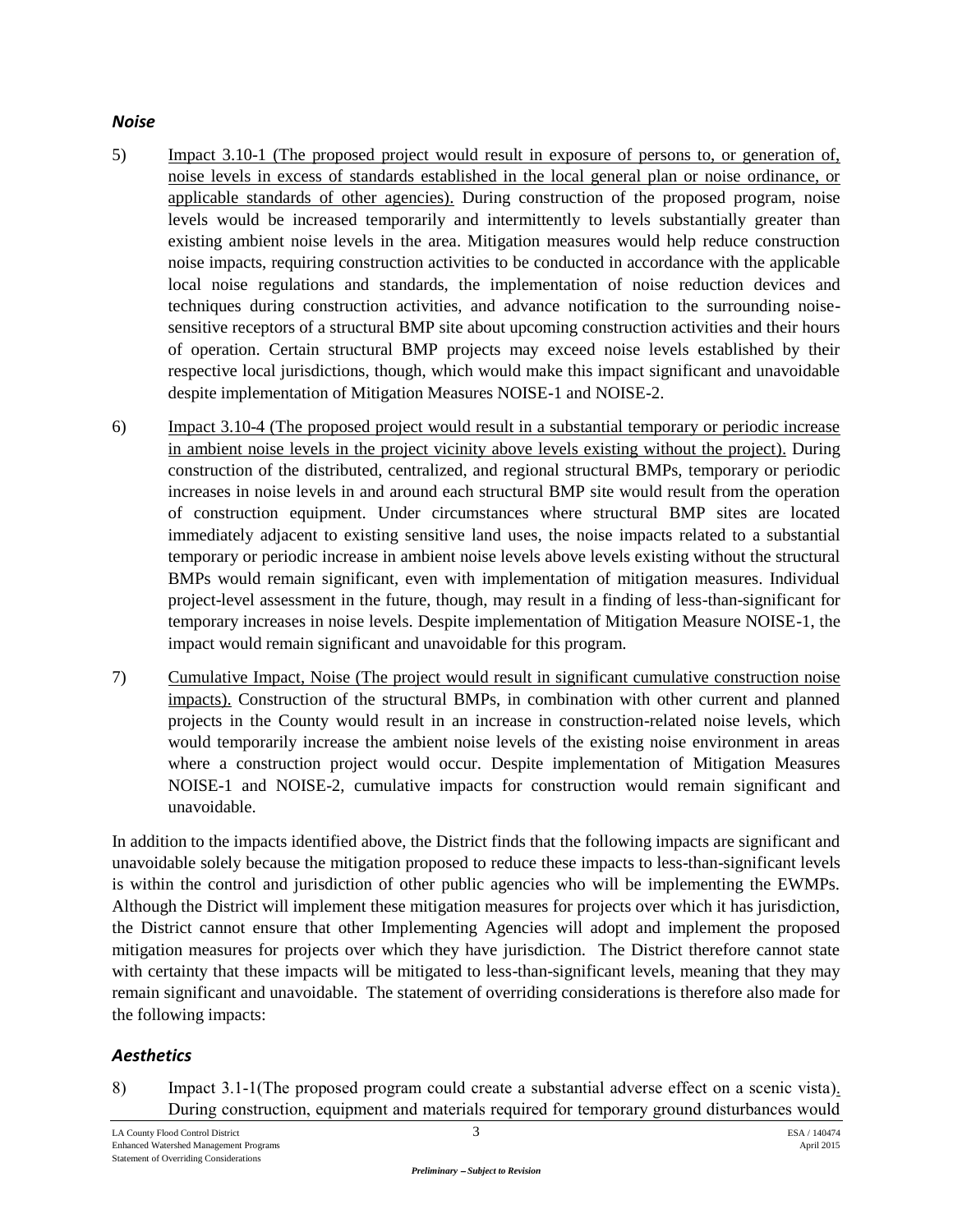be visible from public vantage points, but would not affect any scenic vistas past the temporary construction periods. Given the predominantly urban character of potential pump station sites and temporary nature of construction activities, impacts would be considered less than significant. A majority of structural BMPs would be located underground and would not introduce impacts to scenic vistas. Aboveground structures such as pump stations would be located in urbanized areas and would generally be single-story buildings. Such aboveground structures have the potential to impact scenic vistas, but will be required to be designed so as not to contrast existing neighborhood aesthetic features. The Program EIR identified Mitigation Measure AES-1 that would reduce impacts to a less-than-significant level. However, without implementation of this mitigation measure, the impact would be significant and unavoidable.

- 9) Impact 3.1-2 (The proposed program could substantially damage scenic resources, including but not limited to, trees, rocks, outcroppings, and historic buildings within a state scenic highway).Parts of the proposed program may be visible from designated scenic highways or other locally designated scenic roadways in the project area. Rock outcroppings and historic buildings would likely not be disturbed by the project as most of the BMPs will be underground and not visible after construction is complete. Construction of the proposed program would involve removal of vegetation from individual project sites. Larger structures may result in significant impacts to scenic resources within state scenic highway. The Program EIR identified Mitigation Measure AES-1 that would reduce impacts to a less-than-significant level. However, without implementation of this mitigation measure, the impact would be significant and unavoidable.
- 10) Impact 3.1-3 (The proposed program could substantially degrade the existing visual character or quality of the site and its surroundings). Construction activities would visually degrade the project site and its surroundings as a result of the appearance of demolition materials, excavated areas, stockpiles, and other materials. Due to the temporary nature of construction, these adverse effects are considered less than significant. Once constructed, the BMPs would be located predominantly in urban areas and largely underground, which will not have a permanent effect on the visual character or quality of an area. Aboveground structures may degrade existing visual character of project areas as they will add to the visual landscape. Without proper maintenance of BMPs, especially wet ponds or constructed wetlands, there is a potential for substantial degradation of existing visual quality of project sites due to algal growth or public littering. The Program EIR identified Mitigation Measures AES-1 and AES-2 that would reduce impacts to a less-thansignificant level. However, without implementation of these mitigation measures, the impact would be significant and unavoidable.
- 11) Cumulative Impact, Aesthetics (The proposed program would result in a less than significant cumulative aesthetic impact with mitigation). Cumulative projects in the program region have the potential to result in cumulative impacts to aesthetic resources if they would result in the removal or substantial adverse change of visual character or image of a neighborhood, community, state scenic highway, or localized area. Given that the BMPs will be located in primarily urbanized areas, introduction of structural BMPs would result in only minor changes to the visual landscape. The cumulative impacts of aboveground structures could have a significant impact to the aesthetic environment due to their potential size and location. Overall, implementation of BMPs is anticipated to have a positive impact on the aesthetic environment through the creation of open space areas and less impervious surfaces in urbanized or residential areas. The Program EIR identified Mitigation Measures AES-1 and AES-2 that would reduce cumulative impacts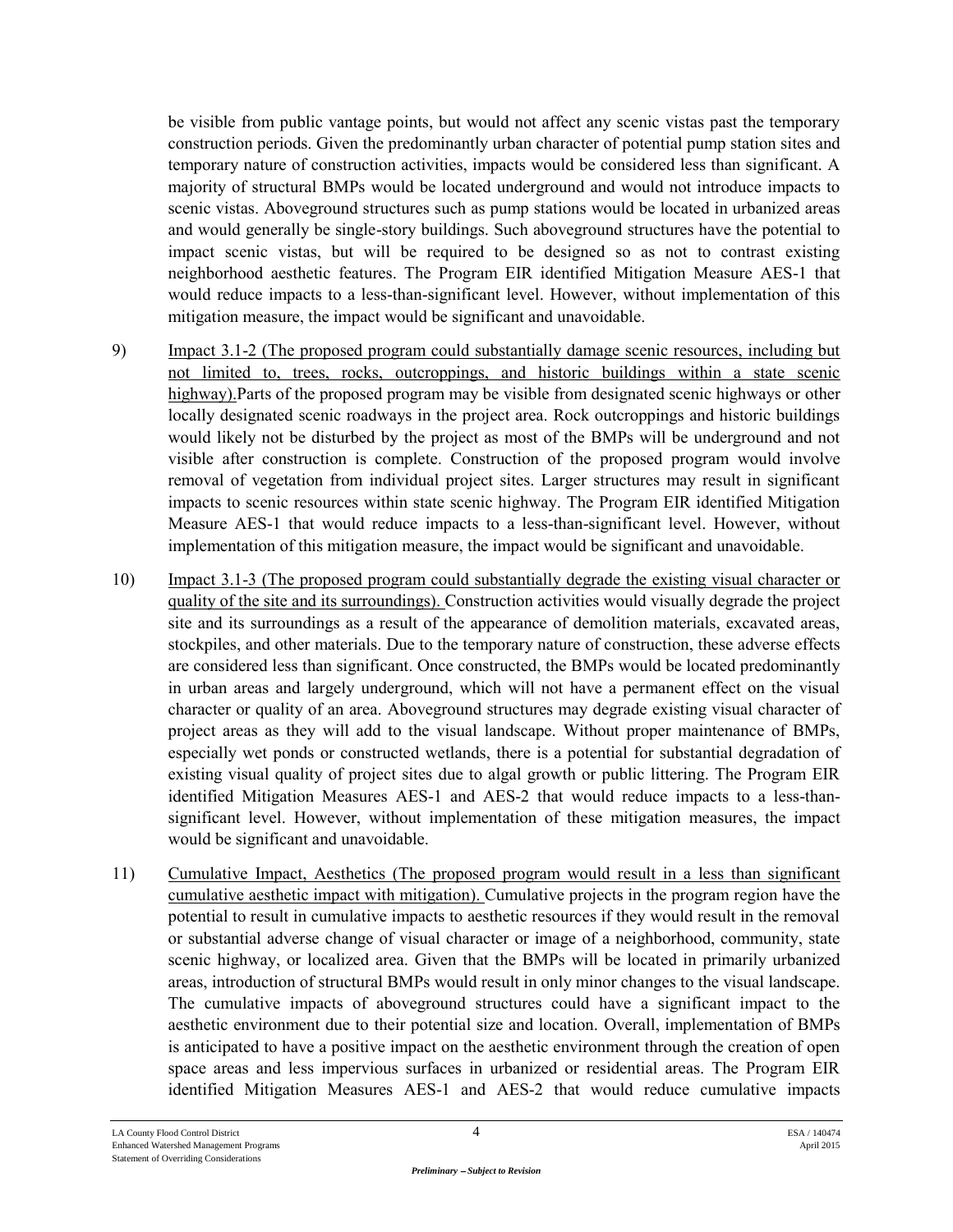associated with aesthetics to a less-than-significant level. However, without implementation of these mitigation measures, the impact would be significant and unavoidable.

# *Air Quality*

- 12) Impact 3.2-4 (The proposed program could expose sensitive receptors to substantial pollutant concentrations). While construction-related traffic on local roadways would occur during construction, the net increase of construction vehicle trips to the existing traffic volumes on local roadways would be relatively small and would not result in carbon monoxide (CO) hotspots. These construction-related trips would only occur in the short-term, and because trip-generating land uses are not associated with the proposed program, impacts associated with CO hotspots would be less than significant. Off-road heavy-duty diesel equipment would be used only temporarily at each individual structural BMP site, therefore the construction activities associated with each structural BMP project in the EWMP areas would not expose sensitive receptors to substantial emissions of TACs. During construction of the individual structural BMPs in the project area, sensitive receptors such as residences, schools, hospitals, and daycare centers would be exposed to significant adverse localized air quality impacts. Operation of structural BMPs would not involve the emission of toxic air contaminants (TAC), and would operate passively without use of mechanical equipment. Project operation would not introduce health risks associated with TAC emissions. Construction activities could expose sensitive receptors to criteria air pollutants from vehicle exhaust and dust. Depending on the size and scope of the individual structural BMPs, a localized significance threshold (LST) analysis may be required to ensure construction emissions would not exceed SCAQMD's LSTs or result in pollutant emissions that would cause or contribute to the exceedance of the most stringent applicable federal or state ambient air quality standards. The Program EIR identified Mitigation Measure AIR-3 that would reduce this impact to a less-than-significant level. However, without implementation of this mitigation measure, the impact would be significant and unavoidable.
- 13) The proposed program could create objectionable odors affecting a substantial number of people (Impact 3.2-5). The proposed program does not include any uses typically associated with odor complaints including agricultural uses, wastewater treatment plants, food processing plans, and landfills, among others. During the construction phase, exhaust odors from equipment may produce discernible odors typical of most construction sites and would be a temporary source of nuisance to adjacent uses. These odors would be temporary and intermittent in nature, so would not be considered a significant environmental impact. Certain BMPs such as restored creeks and estuaries may result in odors from saturated mud or algal blooms when left permanently wet. This may result in a severe nuisance for sensitive receptors near such BMPs, and regular maintenance may be sufficient to reduce odors in some situations. The Program EIR identified Mitigation Measures AES-2 and AIR-4 that would reduce impacts to a less-than-significant levels. However, without implementation of these mitigation measures, the impact would be significant and unavoidable.

# *Biological Resources*

14) Impact 3.3-1 (The proposed program would have a substantial adverse impact, either directly or through habitat modifications, on species identified as special-status species in local or regional plans, policies, or regulations, or by the California Department of Fish and Wildlife or the U.S. Fish and Wildlife Service). Construction of structural BMPs may affect large open space or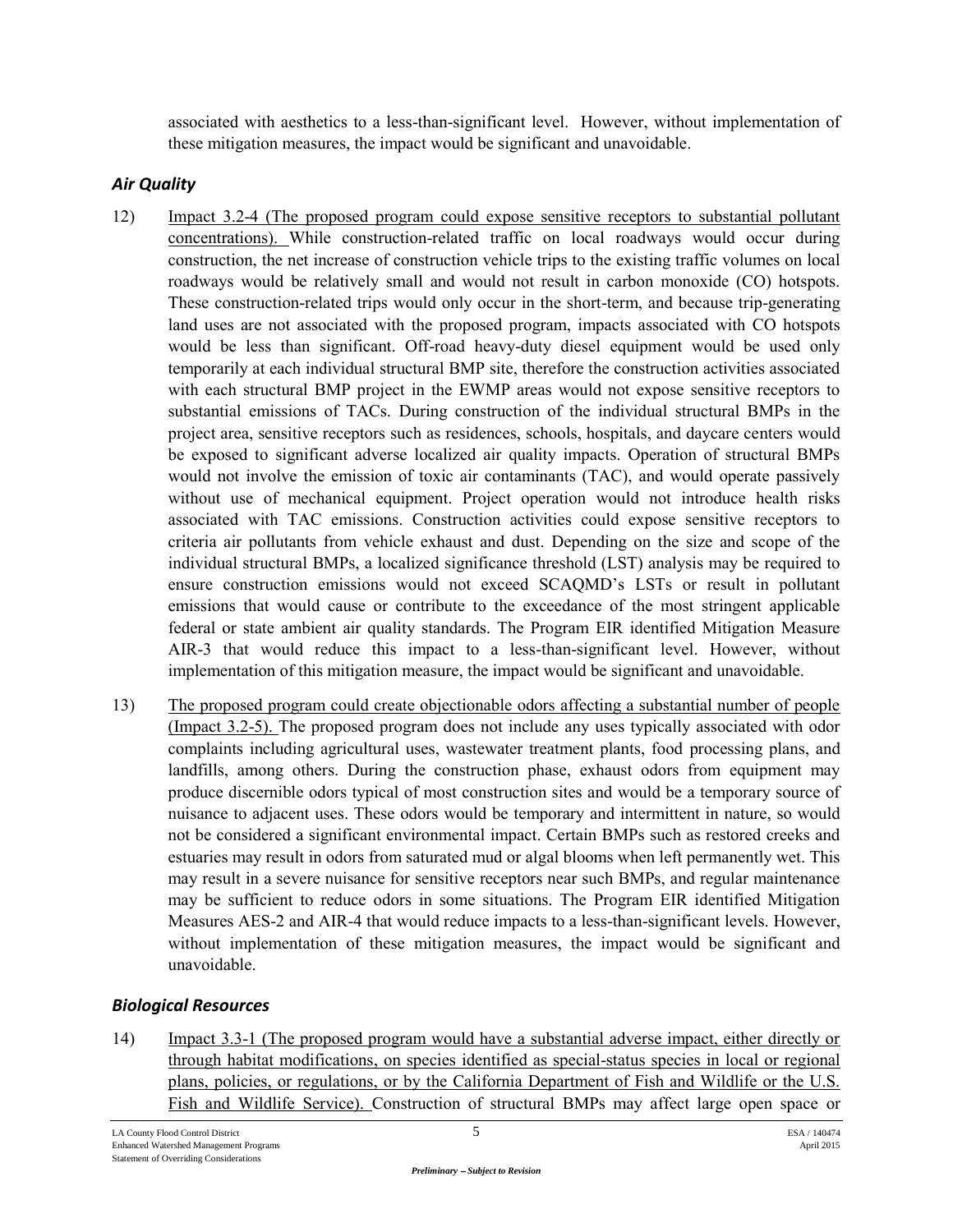riparian habitats that would have a higher potential to support special-status wildlife species, such as streams, wetlands, and upland scrub or oak woodlands. Mitigation Measures BIO-1 through BIO-8 require suitability studies for potential BMP sites for their potential to impact valued habitats, and require impact characterization, minimization and compensation for impacts to highly valued habitats in consultation with the USFWS and CDFW. The proposed program will implement BMPs that are designed to retain dry-weather flows, which could reduce wetted area or completely eliminate flows in certain drainages that support sensitive species. The Program EIR identified Mitigation Measures BIO-1 through BIO-8 that would reduce the impact to a lessthan-significant level. However, without implementation of these mitigation measures, the impact would be significant and unavoidable.

- 15) Impact 3.3-2 (The proposed program would have a substantial adverse effect on any riparian habitat or other sensitive natural community identified in local or regional plans, policies, regulations, or by the CDFW or USFWS). Significant Ecological Areas (SEA), as identified by the Los Angeles County General Plan, riparian, and other sensitive communities are not expected to occur within the disturbance areas of the BMP projects since the majority of the structural BMPs would occur in developed or disturbed areas. While some regional and centralized structural BMPs could occur within or adjacent to SEAs, riparian habitat or other sensitive natural communities, these types of BMPs would provide multi-beneficial water quality and habitat restoration improvements to the applicable EWMP watershed. Additionally, each development proposed within a designated SEA must undergo a performance review process for compliance with the SEA design compatibility criteria and other standards for approval by the LA County Department of Regional Planning. Future project-level environmental review processes would consider all proposed projects on a case-by-case basis to determine whether an individual project would impact riparian or other sensitive natural communities. Site-specific mitigation measures would be required to minimize and reduce potentially significant impacts to riparian and other sensitive natural communities. The Program EIR identified Mitigation Measures BIO-1 through BIO-8 that would reduce this impact to less than significant levels. However, without implementation of these mitigation measures, the impact would be significant and unavoidable.
- 16) Impact 3.3-3 (The proposed program would have a substantial adverse effect on federally protected wetlands as defined by Section 404 of the Clean Water Act (including, but not limited to, marsh, vernal pool, coastal, etc.) through direct removal, filling, hydrological interruption, or other means). Wetlands occur throughout the EWMP areas, and once project facility locations are determined, exact locations and acreages of jurisdictional areas located within or adjacent to impact areas shall be determined through a formal jurisdictional delineation. For projects impacting native vegetation within jurisdictional drainages, the implementing agency would be required to obtain California Fish and Game Code Section 1602 compliance and Section 404 compliance from the USACE and Section 401 Certification from the RWQCB. In addition, implementation of Mitigation Measures BIO-1 through BIO-9 would ensure compliance with state and federal regulations relating to potentially jurisdictional features, including wash habitat vegetation that may fall under CDFW jurisdiction. Any projects impacting native vegetation within jurisdictional drainages would be required to comply with California Fish and Game Code Section 1602 compliance and Section 404 compliance from the USACE and Section 401 Certification from the RWQCB. The Program EIR identified Mitigation Measures BIO-1 through BIO-9 that would reduce this impact to less than significant levels. However, without implementation of these mitigation measures, the impact would be significant and unavoidable.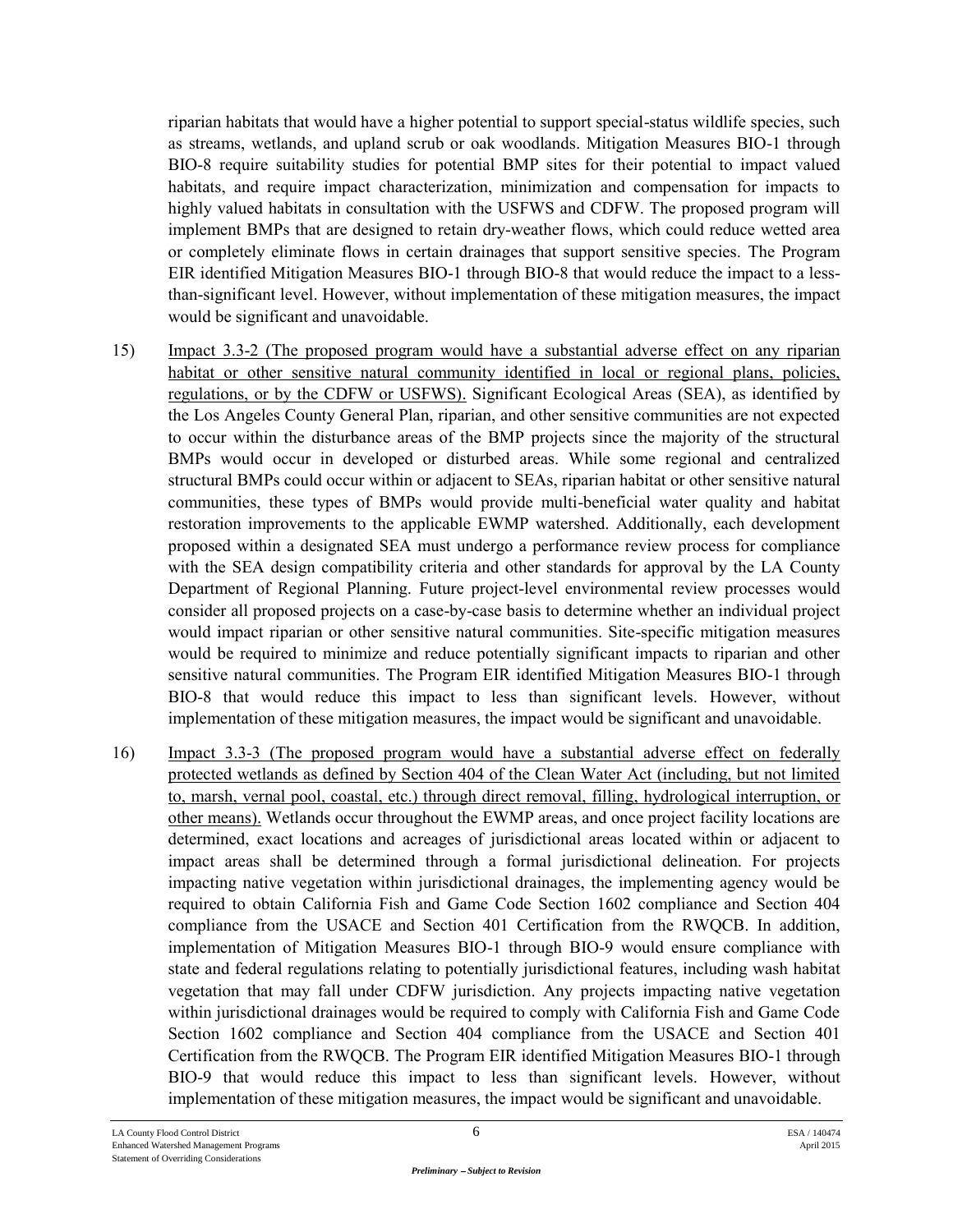- 17) Impact 3.3-5 (The proposed program would conflict with local policies or ordinances protecting biological resources, such as a tree preservation policy or ordinance). The proposed program would mainly be constructed within highly urbanized and disturbed areas within existing infrastructure. Any impacts to oak trees within Los Angeles County would be required to comply with the Oak Tree Preservation Ordinance (or other tree ordinances established by the local city). A tree permit may be required if impacts to oak trees or other protected trees are determined to be necessary. The Program EIR identified Mitigation Measure BIO-10 that would reduce this impact to less than significant levels. However, without implementation of this mitigation measure, the impact would be significant and unavoidable.
- 18) Cumulative Impacts, Biological Resources (The proposed program would result in cumulative biological resource impacts). Cumulatively, throughout the region, the retention of stormwater and treatment of pollutants within each watershed, and the reduction of pollutant loading in waterways would substantially benefit the water quality of the region's aquatic and coastal habitats, as well as the plants and wildlife dependent on them. Implementation of the BMPs would also return the local hydrology to a more natural condition. Although some drainage segments may exhibit reduced riparian habitat or wetlands over time due to the reduced dryweather flow, the cumulative effect would be offset by increased groundwater recharge and seepage supporting expanded wetland and riparian vegetation supporting local flora and fauna populations. Therefore, the program's potential contribution to cumulative effects on biological resources is considered less than significant. For regional and centralized BMPs at the larger scale, the Program EIR identified Mitigation Measures BIO-1 through BIO-10 that would reduce this impact to less than significant levels. However, without implementation of these mitigation measures, the impact would be significant and unavoidable.

# *Cultural Resources*

- 19) Impact 3.4-2 (The proposed program could cause a substantial adverse change in the significance of unique archaeological resources as defined in §15064.5). The program area, which spans most of Los Angeles County, should be considered sensitive for archaeological resources, with degree of sensitivity varying across the program area based on specific environmental factors. Any structural BMP which involves grading, trenching, excavation, vegetation removal, or other forms of ground disturbance could impact archaeological resources. The Program EIR identified Mitigation Measures CUL-2 through CUL-4 that would reduce this impact to less than significant levels. However, without implementation of these mitigation measures, the impact would be significant and unavoidable.
- 20) Impact 3.4-3 (The proposed program could directly or indirectly destroy a unique paleontological resource or site or unique geologic feature). The program area is underlain by a number of high or undetermined paleontological sensitivity units, which may contain significant paleontological resources. Significant paleontological resources can be uncovered even in areas of low sensitivity, though, and it is possible that ground-disturbing construction activities associated with structural BMPs could result in the inadvertent discovery of paleontological resources, which could be a significant impact. The Program EIR identified Mitigation Measures CUL-5 and CUL-6 that would reduce this impact to less than significant levels. However, without implementation of these mitigation measures, the impact would be significant and unavoidable.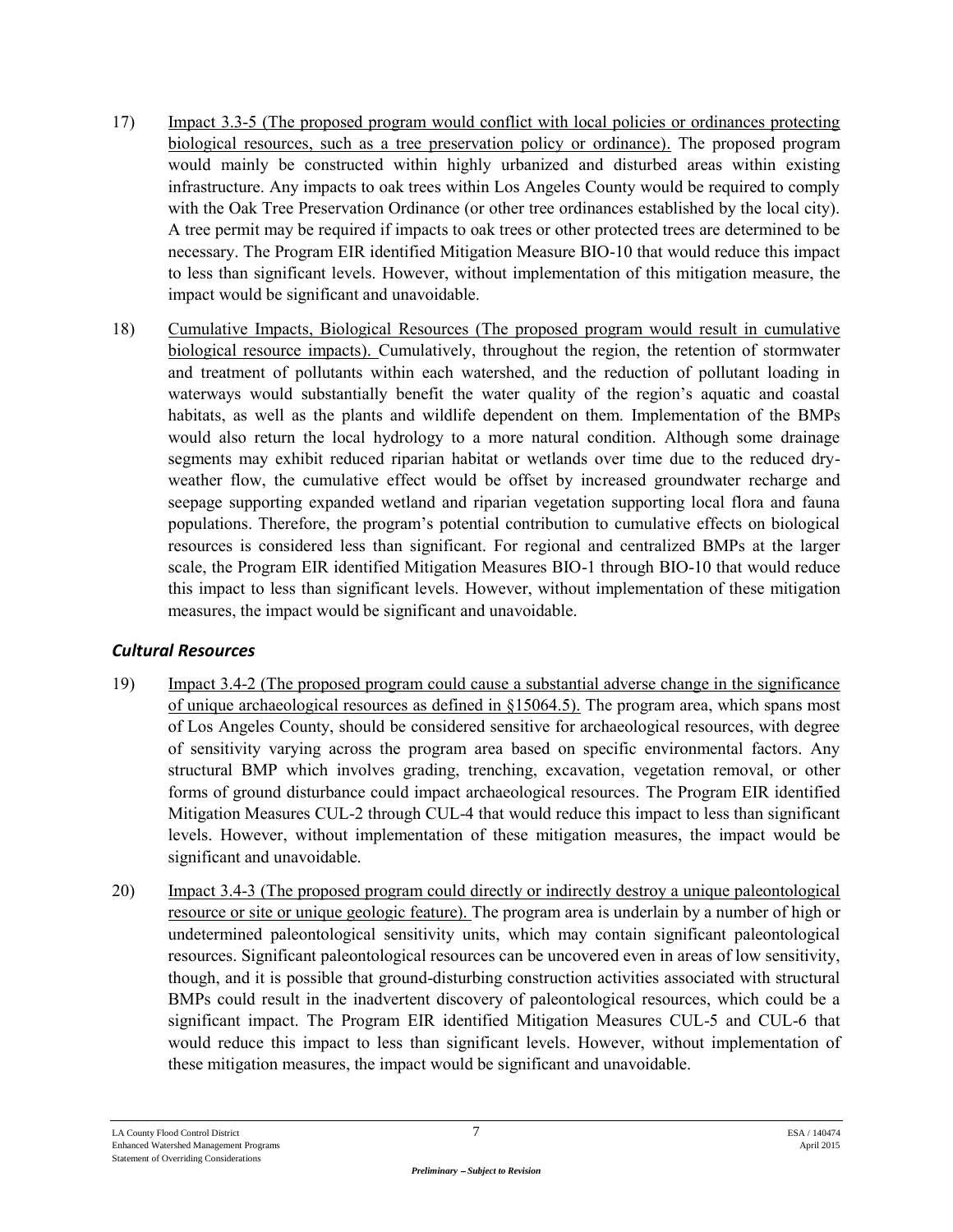21) Impact 3.4-4 (The proposed program could disturb human remains, including those interred outside of formal cemeteries). There is no indication, either from the archival research results or the archaeological survey, that any particular location in the project area has been used for human burial purposes in the recent or distant past. However, in the event that human remains are inadvertently discovered during project construction activities, the human remains could be inadvertently damaged, which could be a significant impact. The proposed program's potential to uncover buried archaeological deposits including human remains is considered significant. The Program EIR identified Mitigation Measures CUL-7. However, without implementation of this mitigation measure, the impact would be significant and unavoidable.

### *Geologic and Mineral Resources*

- 22) Impact 3.5-3 (The proposed program could be located on a geological unit or soil that is unstable, or that would become unstable as a result of the program, and potentially result in on-site or offsite non-seismically induced geologic hazards such as landslides, lateral spreading, subsidence, collapse or sinkholes, settlement, or slope failure). Infiltration of water into subsurface soils can increase soil instability and result in saturated soils, soil piping through preferential pathways, breakouts due to infiltrated water finding utility trenches and other preferential pathways, and raising the local groundwater levels such that infrastructure foundations and underground structures could be affected by unstable soils. Structural BMPs could potentially be undermined by unstable soils or impact adjacent infrastructure and buildings. The Program EIR identified Mitigation Measure GEO-1 that would reduce this impact to less than significant levels. However, without implementation of this mitigation measure, the impact would be significant and unavoidable.
- 23) Cumulative Impacts, Geologic and Mineral Resources (Cumulative impacts on geology and soils would have a less than significant impact on the environment with implementation of mitigation). The cumulative effect of multiple infiltration projects could increase the severity of perched or migrating water, which has the potential to inundate underground utilities or structures. Mitigation Measure GEO-1 would minimize the cumulative impact to regional infrastructure from perched or migrating water. The management of groundwater pumping among regional managers prevents impacts to structural foundations resulting from groundwater mounding from existing recharge efforts. Mitigation Measure GEO-2 would reduce the cumulative effects to soil stability from elevated groundwater levels to a less-than-significant level. The Program EIR identified Mitigation Measures GEO-1 and GEO-2 that would reduce this impact to less than significant levels. However, without implementation of these mitigation measures, the impact would be significant and unavoidable.

# *Hazards and Hazardous Materials*

24) Impact 3.7-2 (The proposed program would create a significant hazard to the public or the environment through the accumulation of potentially hazardous materials into BMPs). Because of their function as water conveyance systems, the entire storm sewer system, as augmented by structural BMPs, would collect and retain sediment and chemicals from urban runoff, along with any accidental or illicit spills of hazardous materials. The introduction of hazardous materials into the storm sewer system could occur in large events as in a catastrophic spill, or could occur in small concentrations as in petroleum hydrocarbons and heavy metals picked up and carried by stormwater in urban runoff from the streets. Contaminants in the runoff water or as discrete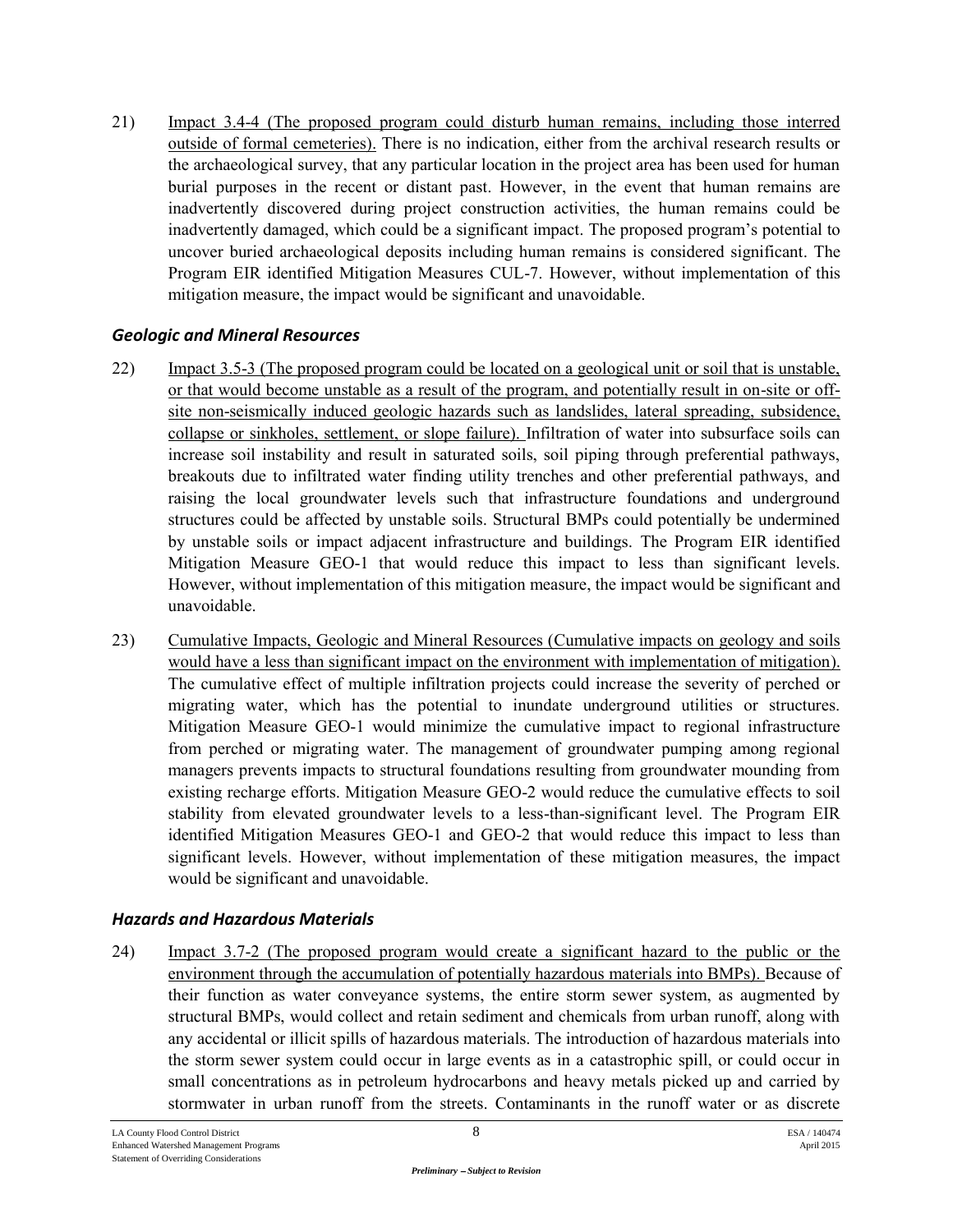concentrated spills could accumulate in the soils and vegetation of structural BMPs. To address the accumulation of contaminants in soil at BMPs, operations and maintenance plans for BMPs that might accumulate constituents in surface soils and media will be developed to include periodic removal and replacement of these potentially impacted surface materials to reduce the potential for long-term loading leading to hazardous concentrations in soils and groundwater. The Program EIR identified Mitigation Measure HAZ-1 that would reduce this impact to less than significant levels. However, without implementation of this mitigation measure, the impact would be significant and unavoidable.

- 25) Impact 3.7-4 (The proposed program would be located on a site which is included on a list of hazardous materials sites compiled pursuant to Government Code Section 65962.5 and, as a result, could create a significant hazard to the public or the environment). It is possible that a proposed BMP may be located on a hazardous materials site listed on the Cortese List, which would expose construction workers, the public, and the environment to hazardous materials during earth-moving activities, introducing a significant impact. The Program EIR identified Mitigation Measure HAZ-2 that would reduce this impact to less than significant levels. However, without implementation of this mitigation measure, the impact would be significant and unavoidable.
- 26) Impact 3.7-5 (For a project located within an airport land use plan or, where such a plan has not been adopted, within two miles of a public airport or public use airport, for a project within the vicinity of a private airstrip, the proposed program could result in a safety hazard for people residing or working in the project area). Some structural BMPs, such as detention basins that store water for a period of time or constructed wetlands that would increase or improve wildlife habitat, could be constructed on or near airports and could result in attracting wildlife. Deer and birds are known wildlife hazards to airports. If the proposed project is at or near an airport, this could increase hazards to aircraft from wildlife. The Program EIR identified Mitigation Measure HAZ-3 that would reduce this impact to less than significant levels. However, without implementation of this mitigation measure, the impact would be significant and unavoidable.
- 27) Cumulative Impacts, Hazards and Hazardous Materials (The proposed program would result in cumulatively significant impacts to hazardous materials). Most of the distributed BMPs would be small in scale and would not result in cumulatively significant impacts due to increased hazards from construction or operation. However, the combination of BMPs throughout the region would change the flow paths of stormwater and urban runoff that currently occurs in the region, resulting in the retention of pollutants generally within the soil of the BMPs that use soil for filtration and retention. Cumulatively, throughout the region, the retention and treatment of pollutants within each watershed and the reduction of pollutant loading in waterways will substantially benefit water and sediment quality of the region's habitats, rivers, and beaches. Therefore, the project's potential contribution to cumulative effects on hazards and hazardous materials is considered beneficial. The Program EIR identified Mitigation Measures HAZ-1 and HAZ-2 that would reduce this impact to less than significant levels. However, without implementation of these mitigation measures, the impact would be significant and unavoidable.

# *Hydrology and Water Quality*

28) Impact 3.8-2 (The proposed program would result in higher groundwater levels and could potentially affect groundwater quality). Regional BMPs would recharge stormwater into the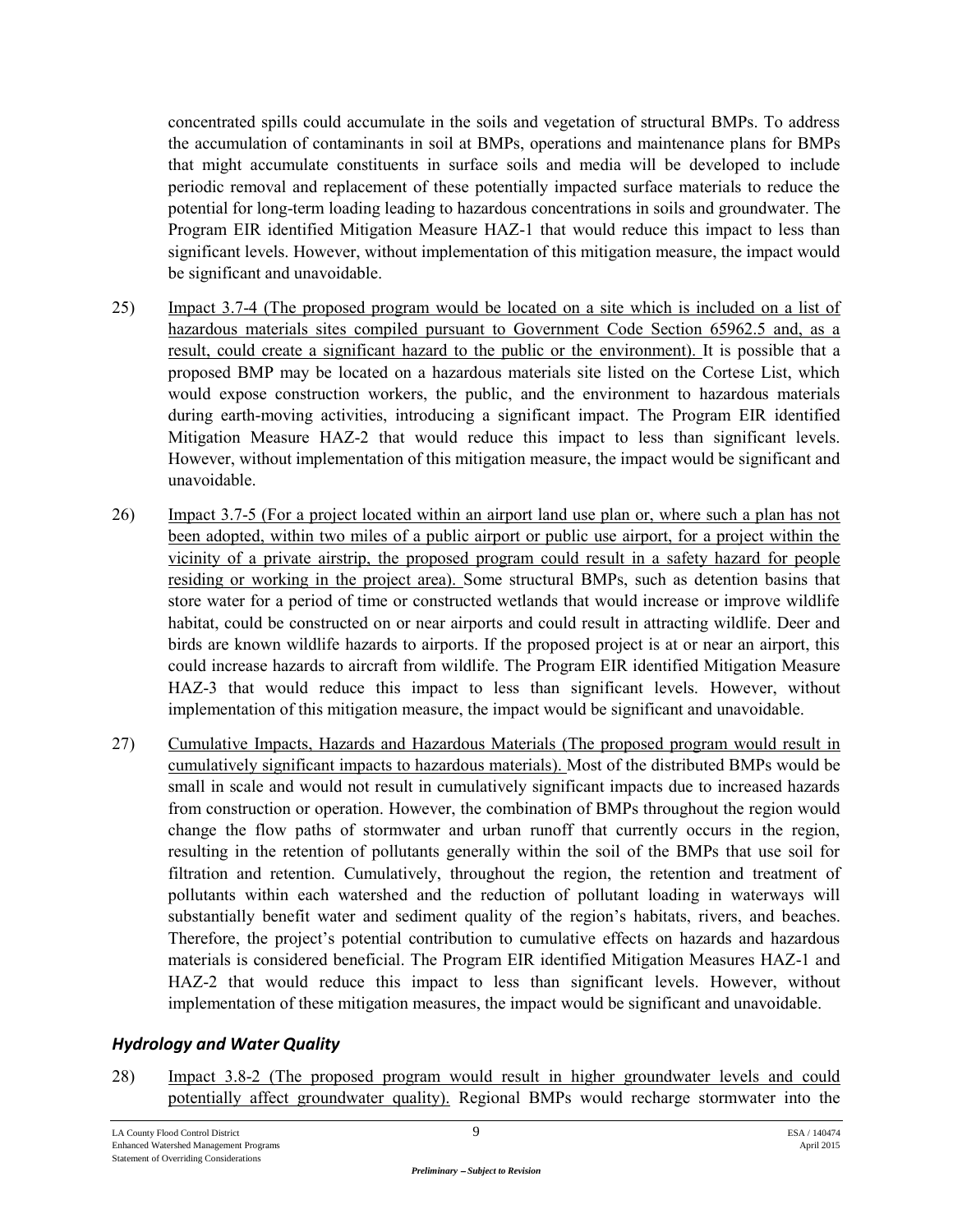groundwater basin and could raise local groundwater levels following major storm events. Distributed infiltration BMPs would typically be too small to have a measureable effect on local groundwater levels. The increased water supplies captured by the infiltration basins through the EWMP areas would be a beneficial impact of the projects. Infiltration BMPs would not be suitable in areas of low permeability, though, and potential locations would need to be evaluated for suitability. Concentrations of contaminants found in stormwater runoff could increase, resulting in contaminated shallow soils and groundwater. The Program EIR identified Mitigation Measures HYDRO-1 through HYDRO-4 that would reduce this impact to less than significant levels. However, without implementation of Mitigation Measures HYDRO-1 through HYDRO-3, the impact would be significant and unavoidable.

### *Noise*

29) Impact 3.10-3 (The proposed program would result in a substantial permanent increase in ambient noise levels in the project vicinity above levels existing without the project). No operational noise levels would be generated by the structural BMPs given their passive manner of operation. However, it is anticipated that some of the centralized and regional structural BMPs would require the use of irrigation pump stations and associated components to divert the collected stormwater. At these structural BMP sites, noise levels generated from the long-term operation of the pumps and associated components could result in increased noise levels in the surrounding noise environment. The Program EIR identified Mitigation Measures NOISE-1 and NOISE-2 that would reduce this impact to less than significant levels. However, without implementation of these mitigation measures, the impact would be significant and unavoidable.

### *Public Services and Recreation*

30) Impact 3.12-1 (The proposed program would not result in substantial adverse physical impacts associated with the provision of, or need for, new or physically altered governmental fire protection facilities, the construction of which could cause significant environmental impacts, in order to maintain acceptable service ratios, response times, or other performance objectives for fire protective services). The structural BMPs are not habitable structures, would not be constructed with flammable materials, and would not require fire protection services. Because of the relative scale of these infrastructure improvements, the construction of the various structural BMPs are not expected to result in the need for new or physically altered fire protection facilities. However, construction of new structural BMPs in streets, sidewalks, parkland, or other facilities (these may include public service facilities such as police stations, fire stations, and municipal maintenance yards) within existing high-density urban, commercial, industrial, and transportation areas, as well as associated staging areas, could temporarily disrupt the provision of fire services, resulting in potentially significant impacts. The Program EIR identified Mitigation Measure PS-1 that would reduce this impact to less than significant levels. However, without implementation of this mitigation measure, the impact would be significant and unavoidable.

### *Transportation and Circulation*

31) Impact 3.13-1 (The proposed program would intermittently and temporarily increase traffic levels and traffic delays due to vehicle trips generated by construction workers and construction vehicles on area roadways). Vehicle trips would be generated primarily by construction workers commuting to and from the BMP work sites, and by trucks hauling materials and equipment to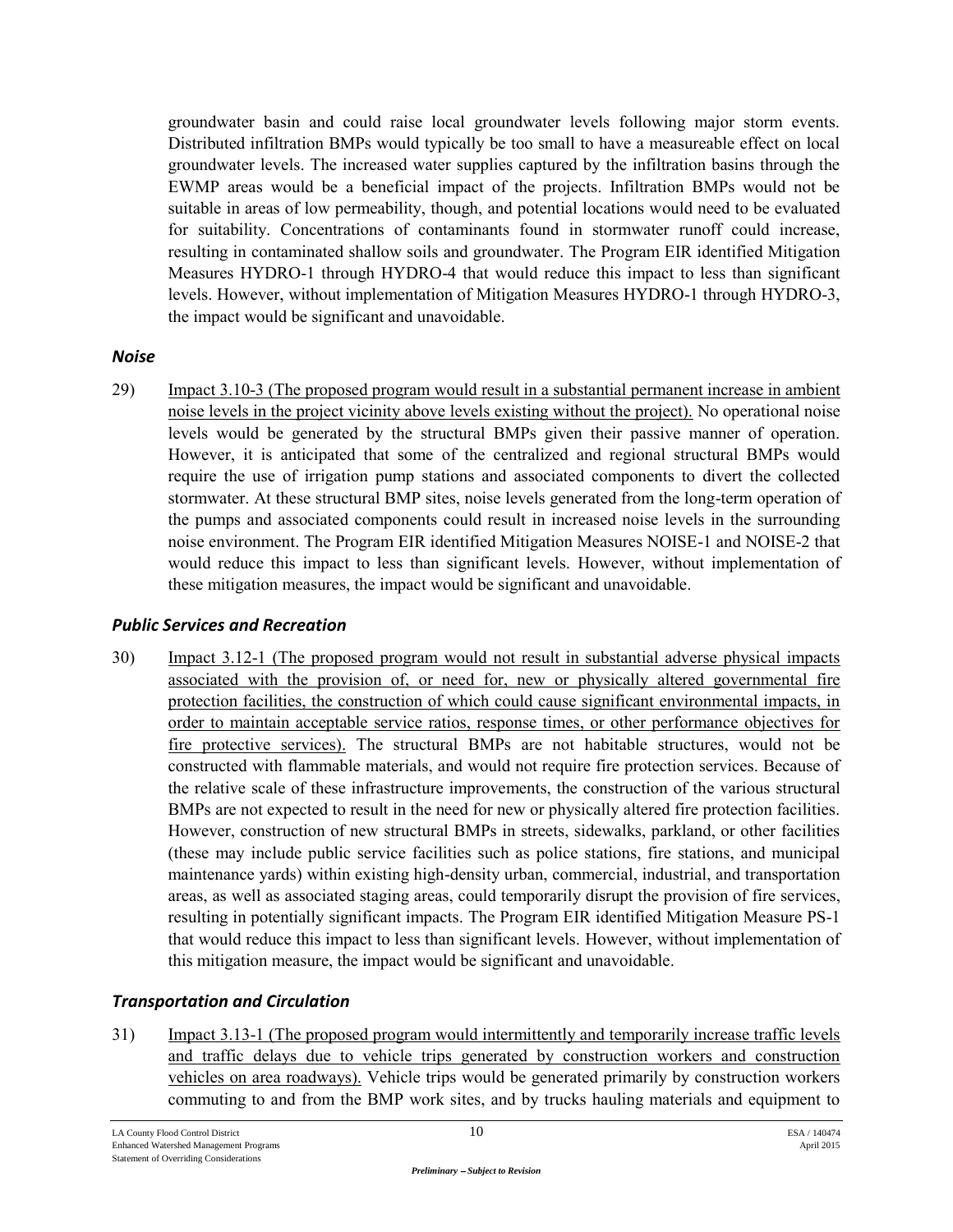and from the sites. The construction traffic impacts associated with each individual structural BMP project would be short-term in nature and limited to the period of time when construction activity is taking place for that particular project. Although project-related traffic would be temporary, supplemental project-level analysis of potential site-specific impacts could determine that addition of project-generated traffic would be considered substantial in relation to traffic flow conditions on local roadways. For this program-level assessment, this impact is considered potentially significant. The Program EIR identified Mitigation Measure TRAF-1 that would reduce this impact to less than significant levels. However, without implementation of this mitigation measure, the impact would be significant and unavoidable.

32) Impact 3.13-4 (The proposed program would contribute to cumulative impacts to traffic and transportation). During construction of the structural BMPs, intermittent and temporary trafficrelated impacts in the cumulative context would occur. The proposed program has the potential to contribute to potentially significant cumulative construction-related impacts as a result of (1) cumulative projects (such as land development projects) that generate increased traffic at the same time on the same roads as would the proposed program, causing increased congestion and delays; and (2) infrastructure projects in roads that would be used by project construction workers and trucks, which could delay project-generated vehicles past the work zones of those other projects. The Program EIR identified Mitigation Measure TRAF-1 that would reduce this impact to less than significant levels. However, without implementation of this mitigation measure, the impact would be significant and unavoidable.

# *Utilities and Service Systems*

- 33) Impact 3.14-3 (The proposed program would require new or expanded water supply resources or entitlements or require or result in the construction of new water facilities or expansion of existing facilities, the construction of which could cause significant environmental effects). Construction requiring ground disturbance could encounter buried utilities including water supply infrastructure. Construction of BMPs to detain stormwater and dry-weather flows may reduce flows downstream, thereby reducing access to beneficial uses downstream. Dry-weather flows in coastal streams and foothills are largely fed by groundwater seepage or wastewater discharges. Any detention of dry weather flows or storm flows upstream could substantially reduce flows downstream or significantly impede access to flows. The Program EIR identified Mitigation Measures UTIL-1 through UTIL-3 that would reduce this impact to less than significant levels. However, without implementation of Mitigation Measures UTIL-2 and UTIL-3, the impact would be significant and unavoidable.
- 34) Impact 3.14-4 (The proposed program would be served by a landfill with insufficient permitted capacity to accommodate the proposed program's solid waste disposal needs or the proposed program could not comply with federal, state, and local statuses and regulations related to solid waste). Construction activities associated with the structural BMPs would include excavation and demolition of some existing infrastructure, which would produce solid waste requiring disposal in the nearest landfill. Some of the EWMPs are required to implement trash Total Maximum Daily Limits (TMDLs) and associated trash removal structural BMPs, which would require the disposal of the trash collected by the BMPs, thereby increase the amount of trash being sent to landfills. The non-structural BMPs would include street cleaning, landscape management, and storm drain operation, which produce debris and trash requiring disposal, which could exceed landfill limits. The new trash collected that is associated with proposed trash removal structural BMPs and non-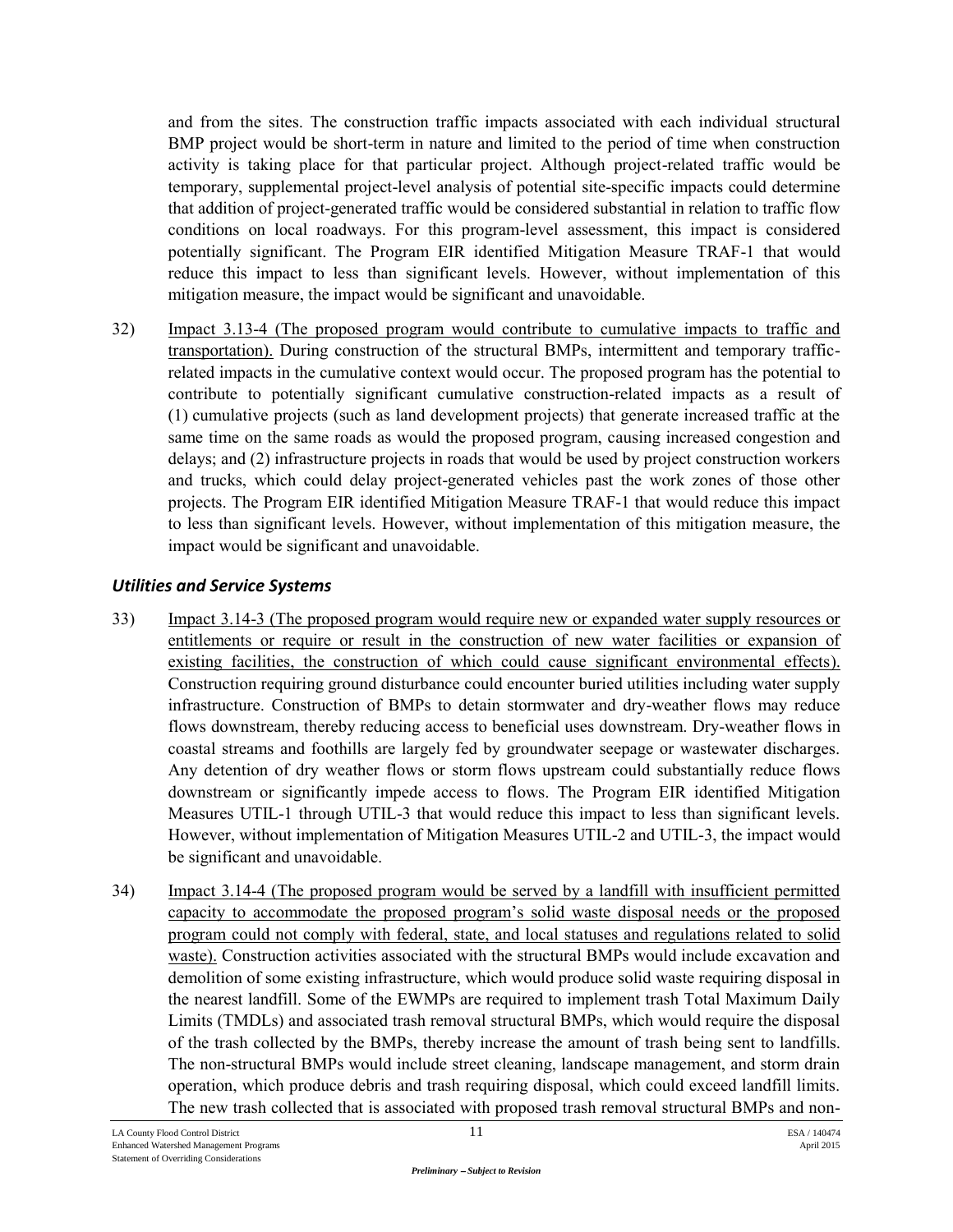structural BMPs such as street cleaning and landscape management would be accommodated with existing and planned trash disposal facilities. Based on landfill capacity in the Los Angeles region, there appears to be ample availability to receive the expected trash generated by the program. The program would comply with all federal, state, and local statutes and regulations related to solid waste, including the Los Angeles County Construction and Demolition Debris Recycling and Reuse Program. The Program EIR identified Mitigation Measures UTIL-2 that would reduce this impact to less than significant levels. However, without implementation of this mitigation measure, the impact would be significant and unavoidable.

35) Cumulative Impacts, Utilities and Service Systems (The proposed program could result in significant cumulative impacts to utilities and service systems). Structural BMPS constructed to treat, infiltrate, and/or store stormwater and non-stormwater throughout the watershed would not generate wastewater or require wastewater treatment or result in adverse cumulative impacts from operation or construction. Installation of storm drainage facilities identified in the proposed EWMPs would not substantially affect existing storm drain facilities. Impacts to the existing water supplies are anticipated to be beneficial as a result of the stormwater and non-stormwater runoff infiltration and conservation BMPs implemented across the EWMP areas. Construction and operation of the structural BMPs would generate solid waste; however, landfills serving the program area are expected to have sufficient capacity to accommodate the amount of waste generated. Disposal of the solid waste generated during construction and operation would comply with all pertinent regulations and statutes. All other projects implemented in the area would also be required to comply with federal, state, and local solid waste regulations and statutes. The use of energy anticipated for the proposed program is minor when compared to the County-wide use of electricity. The proposed program would use energy-efficient equipment and would not result in wasteful consumption. The non-structural BMPs would include street cleaning, landscape management, and storm drain operation, which would produce debris and trash for disposal. The Program EIR identified Mitigation Measures UTIL-1 through UTIL-3 that would reduce this impact to less than significant levels. However, without implementation of Mitigation Measures UTIL-2 and UTIL-3, the impact would be significant and unavoidable.

### **Findings**

The Los Angeles County Flood Control District finds and determines that it has considered the identified means of lessening or avoiding the project's significant effects and that to the extent any significant direct or indirect environmental effects, including cumulative project impacts, remain unavoidable or not reduced to below a level of significance after mitigation, such impacts are at an unacceptable level in light of the social, legal, economic, environmental, technological, and other project benefits discussed below, and such benefits override, outweigh, and make "acceptable" any such remaining environmental impacts of the project (*CEQA Guidelines* Section 15092(b)).

The following benefits and considerations outweigh the identified significant and unavoidable adverse environmental impacts. All of these benefits and considerations are based on the facts set forth in the findings, the Final PEIR, and the record of proceedings for the project. Each of these benefits and considerations is a separate and independent basis that justifies approval of the project, so that if a court were to set aside the determination that any particular benefit or consideration would occur and justifies project approval, this Commission would otherwise stand by its determination that the remaining benefit(s) or considerations are sufficient to justify and substantiate project approval.